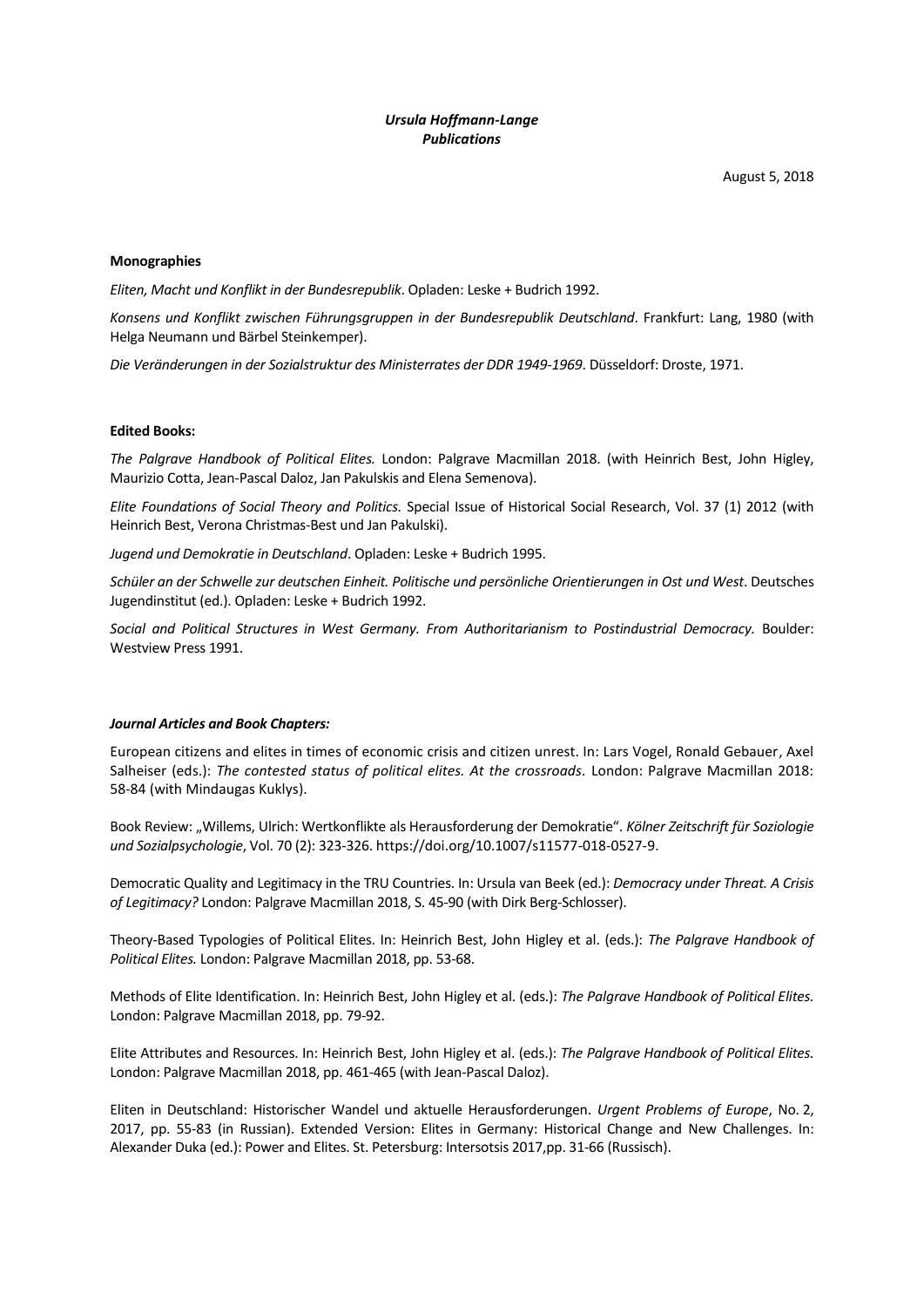Jugend zwischen Politikdistanz und politischer Teilnahmebereitschaft. In: Aydin Gürlevik, Klaus Hurrelmann, Christian Palentien (eds.): *Jugend und Politik.* Wiesbaden: Springer Fachmedien, 2016, pp. 195-225 (with Martina Gille).

Political Culture in the Baltic Region. In: Mary N. Hampton, M. Donald Hancock (eds.): *The Baltic Security Puzzle*. Lanham (MD): Rowman & Littlefield, 2015, pp. 68-91.

The Impact of the Great Recession on Support for Democracy. *Taiwan Journal of Democracy*, Vol. 11 (1), 2015: 53-78 (http://www.tfd.org.tw/opencms/english/publication/journal/data/Journal0022.html).

Book review: "Fehr, Helmut: Eliten und zivile Gesellschaft. Legitimitätskonflikte in Ostmitteleuropa". *Zeitschrift für Vergleichende Politikwissenschaft*, Vol. 9 (3) 2015, pp. 227-230.

Citizens and elites in times of economic crisis and citizen unrest. In: A. Bystrova, A. Duka, D.Tev (eds.): *Power and Elites, Vol. 1*. St. Petersburg: Intersotsis 2014, pp. 96-136 (in Russian).

The Impact of the Great Recession on Support for Democracy. *Taiwan Journal of Democracy*, Vol. 11 (1), 2015, pp. 53-78 (http://www.tfd.org.tw/opencms/english/publication/journal/data/Journal0022.html).

Über die fehlende Praktikabilität eines Wahlrechts von Geburt an. In: Klaus Hurrelmann & Tanjev Schultz (eds.): *Wahlrecht für Kinder?* Weinheim: Beltz Juventa 2014, pp. 170-187.

Politische Orientierungen und politische Partizipation im EU-Vergleich. *DJI Impulse* #103, 3/2013, pp. 27-32 (with Martina Gille).

Das veränderte Verhältnis von Jugend und Politik. *DJI Impulse* #103, 3/2013, pp. 7-10 (with Martina Gille). (English Edition: The Changing Relationship of Youth and Politics. In: *DJI impulse, Special English Edition 2013*, pp. 9-12).

Rekrutierung und Karrieremuster deutscher Eliten. *Das Neue Non Nobis Domine*, Vol. 5 (No. 9), pp. 18-25.

Book Review: "Faas, Thorsten: Arbeitslosigkeit und Wählerverhalten". *Kölner Zeitschrift für Soziologie und Sozialpsychologie*, Vol. 65, 2013: 544-546.

Vertical and Horizontal Accountability of Global Elites: Some Theoretical Reflections and a Preliminary Research Agenda. *Historical Social Review*, Vol. 37 (1), 2012, pp. 193-208.

Value Orientations and Support for Democracy Among Elites and Mass Publics in Old and New Democracies. In: Oxana Gaman-Golutvina, Andrey Klemeshev (eds.): *Political Elites in Old and New Democracies.* Kaliningrad: IKBFU Publishing House 2012, pp. 318-332.

Regimewandel und Elitenwandel in Deutschland im 20. Jahrhundert. In: Oxana Gaman-Golutvina (ed.): Elites and Society in Comparative Perspective. Moskau: Rosspen 2011, pp. 144-167 (in Russian)

The model of liberal democracy and varieties of capitalism. In: Ursula J. van Beek (ed.): *Democracy under stress. The global crisis and beyond*. Opladen: Barbara Budrich Publishers 2011, pp. 97-116.

"Masses." *International Encyclopedia of Political Science,* Volume 5*.* Los Angeles: *SAGE Publications*, 2011, pp. 1501-1505.

Zwischen Partizipation und Protest. *DJI-Impulse,* Heft 1/2011*: Aufwachsen in Deutschland*, pp. 22-24 (with Franziska Wächter). English Edition: Between Participation and Protest. *DJI-Impulse, English Edition 2011*, pp. 10-12.

Dominanz der herrschenden Klasse? Oder Elitenpluralismus? *ÖkologiePolitik*, No. 149, Februar 2011, pp. 22-24.

The salience of the socio-economic cleavage in old and new democracies. In: Ursula J. van Beek (ed.): *Democracy under scrutiny: Elites, citizens, cultures.* Opladen: Barbara Budrich Publishers 2010, pp. 173-200.

Argumente und Daten zur Herabsetzung des Wahlalters. In: Tanja Betz, Wolfgang Gaiser, Liane Pluto (ed.): *Partizipation von Kindern und Jugendlichen*. Schwalbach: WOCHENSCHAU Verlag 2010, pp. 77-96 (with Johann de Rijke).

Seymour Martin Lipset: Modernisation, Social Structure and Political Culture as Factors in Democratic Thought. In: Donatella Campus, Gianfranco Pasquino (ed.): *Masters of Political Science*. Colchester: ECPR Press, 2009, pp. 141-165. (Revised article first published in Rivista Italiana di Scienza Politica 2003)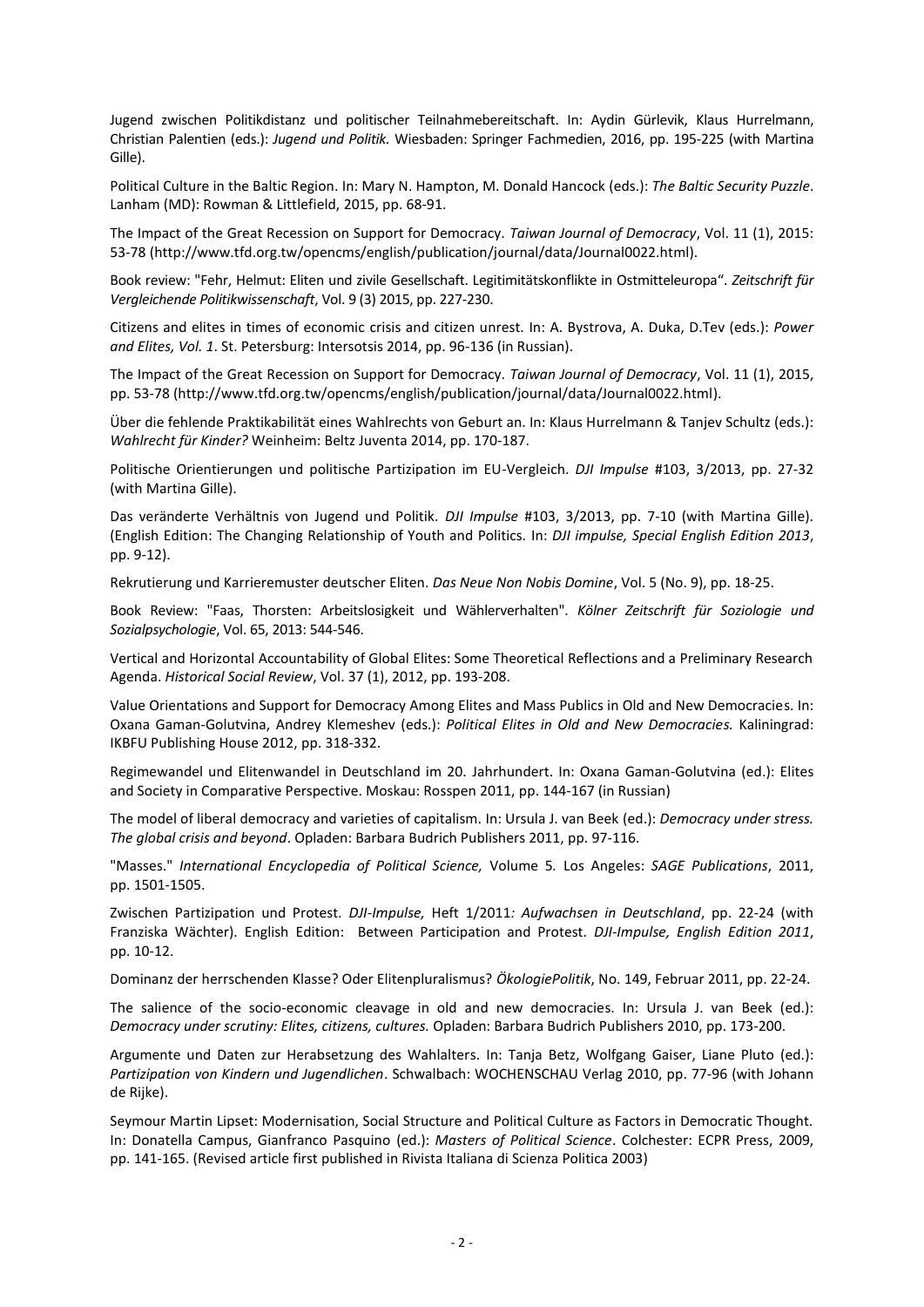Beamtete Staatssekretäre im Transformationsprozess: Rekrutierungsmuster in den neuen Bundesländern. *Zeitschrift für Parlamentsfragen*, Vol. 39, 2008, pp. 342-358 (with Sabine Klose).

Der DJI-Jugendsurvey als Instrument sozialwissenschaftlicher Dauerbeobachtung. In: Martina Gille (ed.): *Jugend in Ost und West seit der Wiedervereinigung*. Wiesbaden: VS Verlag für Sozialwissenschaften, 2008, pp. 7-13.

Das Wahlverhalten junger Menschen und das Wahlrecht. In: Stiftung für die Rechte zukünftiger Generationen (ed.): *Wahlrecht ohne Altersgrenze?* München: oekom, 2008, pp. 95-117 (with Johann de Rijke).

Studying Elite vs Mass Opinion. In: Wolfgang Donsbach, Michael W. Traugott (ed.), *The Sage Handbook of Public Opinion Research.* Los Angeles: Sage Publications, 2008, pp. 53-63.

Elitenrekrutierung in Deutschland: Meritokratie oder Mediokrität? In: Kurt A. Heller, Albert Ziegler (ed.), *Begabt sein in Deutschland*. Münster: LIT-Verlag 2007, pp. 293-316.

Die Verankerung der sozioökonomischen Konfliktlinie in den deutschen Eliten. In: Nils Bandelow, Wilhelm Bleek (eds.), *Einzelinteressen und kollektives Handeln in Demokratien*. Wiesbaden: VS Verlag für Sozialwissenschaften, 2007, pp. 187-207 (with Trygve Gulbrandsen).

Methods of Elite Research. In: Russell J. Dalton, Hans-Dieter Klingemann (eds.), *Oxford Handbook of Political Behavior.* Oxford: Oxford University Press, 2007, pp. 910-927.

Stichwort "Eliten". In: *Lexikon Politik*, hrsg. von Dieter Fuchs und Edeltraud Roller. Stuttgart: Philipp Reclam jun. 2007, pp. 56-59.

"Gaetano Mosca, Elementi di Scienza Politica". In: Steffen Kailitz (ed.): *Schlüsselwerke der Politikwissenschaft*. Wiebaden: VS Verlag für Sozialwissenschaften, 2007: 315-320.

"David Knoke, Franz Urban Pappi, Jeffrey Broadbent, Yutaka Tsujinaka, Comparing Policy Networks. Labor Politics in the U.S., Germany, and Japan". In: Steffen Kailitz (ed.): *Schlüsselwerke der Politikwissenschaft*. Wiebaden: VS Verlag für Sozialwissenschaften, 2007, pp. 217-222.

Die Entwicklung politischer Kompetenzen und Präferenzen im Jugendalter: Ein empirischer Beitrag zur Diskussion um die Herabsetzung des Wahlalters auf 16 Jahre. In: Ulrich von Alemann, Martin Morlok, Thelse Godewerth (eds.), *Jugend und Politik*. Baden-Baden: Nomos, 2006, pp. 59-74 (with Johann de Rijke)

Consensus or Polarization? Business and Labour Elites in Germany and Norway. In: *Comparative Studies of Social and Political Elites.* Greenwich (Conn.): JAI Press 2006, pp. 103-135 (with Trygve Gulbrandsen).

Was kann die Jugendforschung zur politischen Kulturforschung beitragen. In: Edeltraud Roller, Frank Brettschneider, Jan W. van Deth (eds.), *Jugend und Politik: "Voll normal!"*. Wiesbaden: VS Verlag für Sozialwissenschaften, 2006, pp. 55-74.

"Schlüsselbegriff *Eliten"*. In: *Brockhaus Enzyklopädie, Band 7*. 21. Auflage. Mannheim: Bibliographisches Institut, 2006, pp. 770-777.

Book Review: Michael Hartmann, Der Mythos von den Leistungseliten. *Kölner Zeitschrift für Soziologie und Sozialpsychologie,* Vol. 57, 2005: 168-170.

"Seymour Martin Lipset: Modernizzazione, struttura sociale e cultura politica come fattori dello sviluppo democratico". *Rivista Italiana di Scienza Politica*, Vol. 23, 2003, pp. 451-482. (Book edition: Donatella Campus, Gianfranco Pasquino (eds.), *Maestri della scienza politica*. Bologna: il Mulino 2004. pp. 177-207.)

Die Elitenstruktur moderner demokratischer Gesellschaften. In : Oscar W. Gabriel, Beate Neuss, Günther Rüther (eds.), *Konjunktur der Köpfe ? Eliten in der modernen Wissensgesellschaft*. Düsseldorf: Droste, 2004, pp. 25-40. Revised edition: Die Struktur der Eliten in modernen demokratischen Gesellschaften. In: Oscar W. Gabriel, Beate Neuss, Günther Rüther (eds.), *Eliten in Deutschland*. Bonn: Bundeszentrale für politische Bildung, pp. 56-73.

Eliten. In: Ludger Helms, Uwe Jun (eds.), *Politische Theorie und Regierungslehre*. Frankfurt/Main: Campus, 2004, pp. 239-266.

Book Review: "Andreas Wüst (ed.), Politbarometer". *ZUMA-Nachrichten* 55, 2004: 106-108.

Das pluralistische Paradigma der Elitenforschung. In: Stefan Hradil, Peter Imbusch (eds.), *Oberschichten - Eliten - Herrschende Klassen*. Opladen: Leske + Budrich, 2003, pp. 111-118.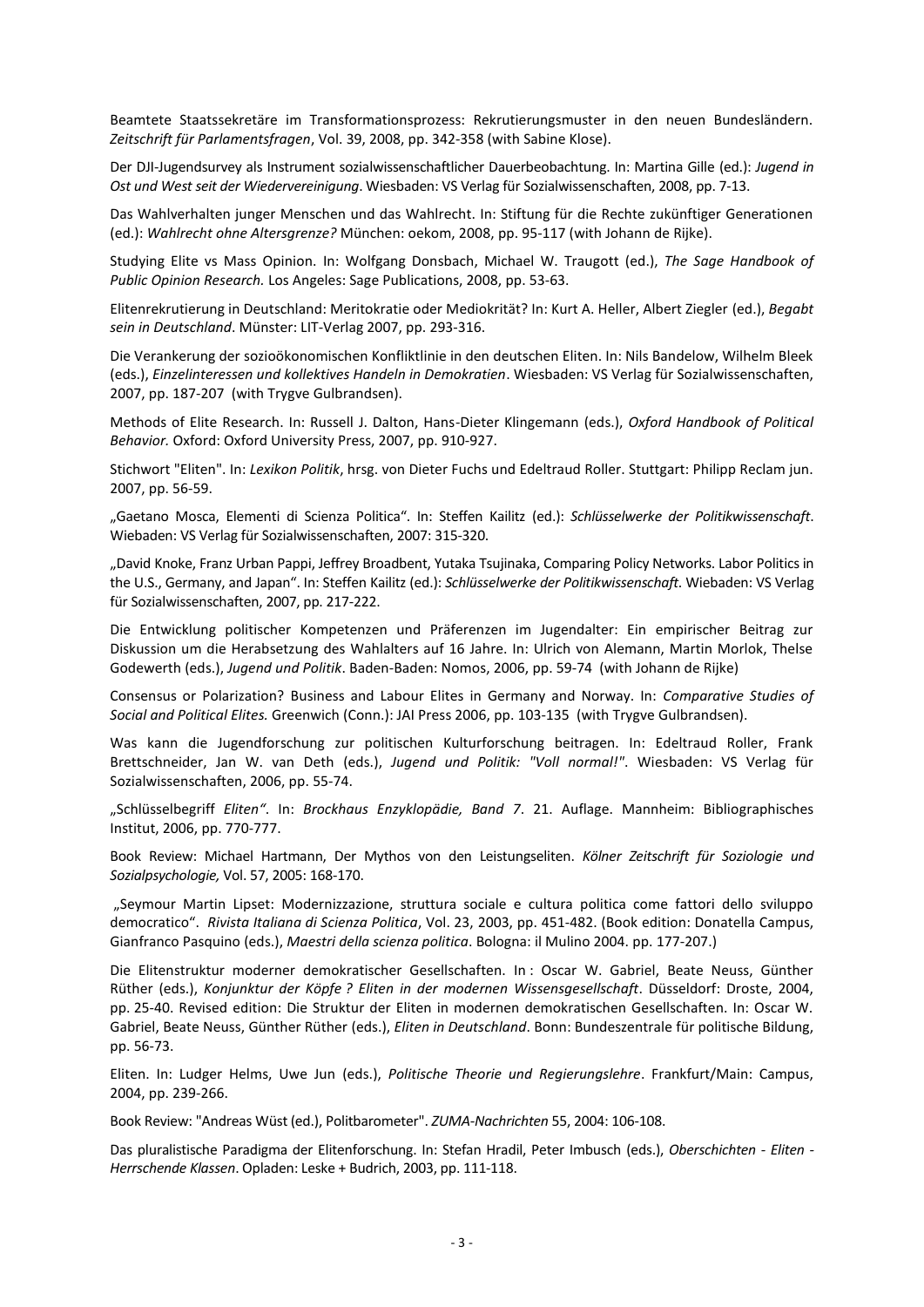Eliten. In: Eckhard Jesse, Roland Sturm (eds.), *Demokratien des 21. Jahrhunderts im Vergleich*. Opladen: Leske + Budrich, 2003, pp. 203-231.

AG "Frauen in den Streitkräften". In: Reiner Pommerin, Gerd Jürgen Bischof (eds.), *Einsatz für den Soldaten. Die Arbeit des 10. Beirats für Fragen der Inneren Führung.* Baden-Baden: Nomos, 2003, pp. 73-80.

"Wolfgang Zapf, Wandlungen der deutschen Elite". In: Hans-Peter Müller, Michael Schmid (eds.), *Hauptwerke der Ungleichheitsforschung*. Wiesbaden: Westdeutscher Verlag, 2003, pp. 292-293.

Laudatio: Verleihung des Nachwuchsförderpreises 2002 der DVPW für die beste Dissertation an Timm Beichelt. Titel der Studie: "Demokratische Konsolidierung im post-sozialistischen Europa. Die Rolle politischer Institutionen" (Leske + Budrich 2001). *Politische Vierteljahresschrift,* Vol. 44, 2003: 581-582.

Book Review: "Beate Krais (ed.), An der Spitze. Von Eliten und herrschenden Klassen". *Kölner Zeitschrift für Soziologie und Sozialpsychologie*, Vol. 54, 2002, pp. 800-801.

Elite Research in Germany. *International Review of Sociology*, Vol. 11, 2001, pp. 201-216.

Der fragwürdige Beitrag von Jugendstudien zur Analyse von Trends in der politischen Kultur. *Jahrbuch für Jugendforschung*, Band 1. Opladen: Leske + Budrich, 2001, pp. 187-210.

Politikverdrossenheit oder Politikdistanz? Zum Wandel der politischen Orientierungen junger Menschen. *Diskurs*, Heft 1/2001, pp. 11-19.

Book Review: "Arend Lijphart, Patterns of Democracy". *Politische Vierteljahresschrift*, Vol. 42, 2001, pp. 335-337.

Bildungsexpansion, politisches Interesse und politisches Engagement in den alten Bundesländern. in: Oskar Niedermayer, Bettina Westle (eds.), *Demokratie und Partizipation*. Opladen: Westdeutscher Verlag, 2000, pp. 46- 64.

Elite West – Elite Ost? *Der Bürger im Staat*, Vol. 50 (No. 4), 2000, pp. 203-210.

Bildungsexpansion und politische Kultur in der Bundesrepublik. In: Hans-Peter Kuhn, Harald Uhlendorff, Lothar Krappmann (eds.), *Sozialisation zur Mitbürgerlichkeit*. Opladen: Leske + Budrich, 2000, pp. 219-241.

Selbstbewusster geworden. Kommentar. *Information für die Truppe*, Nr. 8, 2000, pp. 2-3.

Generationswandel in der (west)deutschen Elite. In: Wolfgang Glatzer, Ilona Ostner (eds.), *Deutschland im Wandel*. Opladen: Leske + Budrich, 1999, pp. 163-177 (with Wilhelm Bürklin).

Trends in der politischen Kultur Deutschlands: Sind Organisationsmüdigkeit, Politikverdrossenheit und Rechtsextremismus typisch für die deutsche Jugend? *Gegenwartskunde*, Vol. 48, 1999, pp. 365-390. (Italian publication: I giovani in Germania: tra disaffezione nei confronti della politica ed estremismo di destra. In: Gianfranco Bettin Lattes (ed.), *Giovani e democrazia in Europa*. Padova: CEDAM, 1999, pp. 487-526).

Eliten. In: Werner Weidenfeld, Karl-Rudolf Korte (ed.), *Handbuch zur deutschen Einheit. 1949-1989-1999*. Bonn: Bundeszentrale für politische Bildung, 1999, pp. 317-330 (with Wilhelm Bürklin).

Book Review: "Wilhelm Bürklin, Hilke Rebenstorf u.a., Eliten in Deutschland". *Zeitschrift für Parlamentsfragen*, Vol. 30, 1999, pp. 808-809.

Geänderte Rahmenbedingungen politischer Jugendbildung in der globalisierten Gesellschaft. In: Projektgruppe Arbeit-Jugend-Politik (ed.), *Politisch-soziale Jugendbildung in der Krise der Arbeitsgesellschaft*. St. Ingbert: Röhrig Universitätsverlag, 1999, pp. 39-45.

Sind totalitäre Organisationen für Jugendliche faszinierend? *Forum Politikunterricht*, Vol. 12 (1), 1999, S.45-54.

Political Crises, Regime Change and Elite Change in Germany. In: Mattei Dogan, John Higley (eds.), *Elites, Crises, and the Origins of Regimes.* Boulder, CO: Rowman & Littlefield Publishers, 1998, S.169-188.

Elite Transformation and Democratic Consolidation in Germany After 1945 and 1989. In: John Higley, Jan Pakulski, Wlodzimierz Wesolowski (eds.), *Postcommunist Elites and Democracy in Eastern Europe*. London: Macmillan 1998, pp. 141-162.

Politische Eliten. In: Otfried Jarren, Ulrich Sarcinelli, Ulrich Saxer (eds.), *Politische Kommunikation in der demokratischen Gesellschaft*. Opladen: Westdeutscher Verlag 1998, pp. 450-455 (with Thomas König).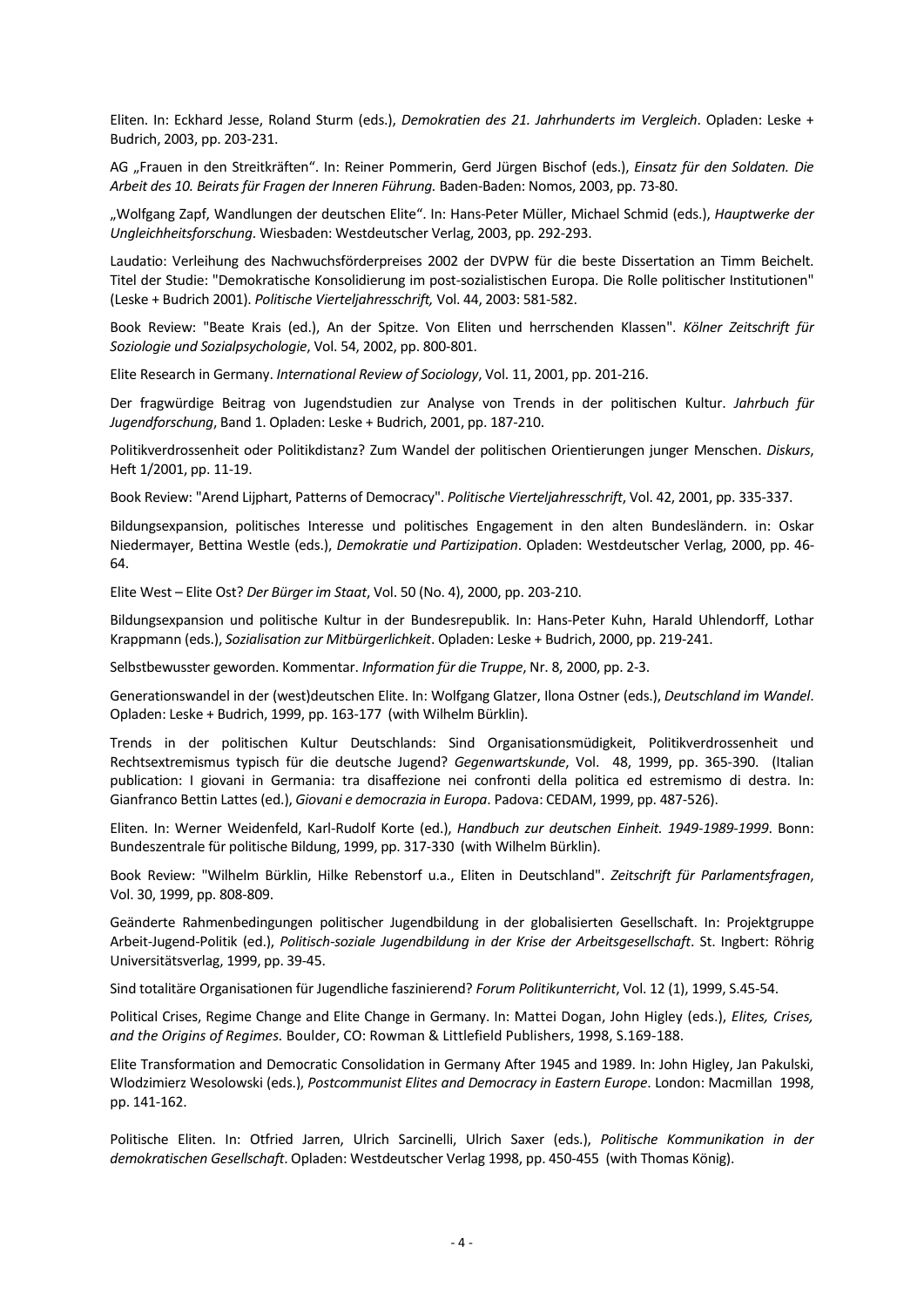Die Transformation der kommunalen politischen Elite in den neuen Bundesländern am Beispiel der Gemeindevertretung der Stadt Jena. In: Hans Bertram, Wolfgang Kreher, Irene Müller-Hartmann (eds.), *Systemwechsel zwischen Projekt und Prozeß*. *Analysen zu den Umbrüchen in Ostdeutschland*. Opladen: Leske + Budrich 1998, pp. 697-725 (with Bernd Redlingshöfer).

Eliten, Führungsgruppen. In: Bernhard Schäfers, Wolfgang Zapf (eds.), *Handwörterbuch zur Gesellschaft Deutschlands.* Opladen: Leske + Budrich 1998, pp. 167-178 (with Wilhelm Bürklin).

Tatu Vanhanen, Prospects of Democracy. A study of 172 countries. *Jahrbuch Extremismus und Demokratie*, Vol. 10, 1998, pp. 379-381.

Rückzug aus etablierten Parteien und Verbänden? In: *ÖkologiePolitik*, Nr. 86, 1998, pp. 10-11.

Demokratieentwicklung und Elitentransformation in Deutschland. *Schweizerische Zeitschrift für Soziologie*, Vol. 23, 1997, pp. 507-530.

Einstellungen zur Rolle der Bürger im politischen Prozeß. In: Oscar W. Gabriel (ed.), *Politische Orientierungen und Verhaltensweisen im vereinigten Deutschland*. Opladen: Leske + Budrich 1997, pp. 211-234.

Jugend zwischen politischer Teilnahmebereitschaft und Politikverdrossenheit. In: Christian Palentien, Klaus Hurrelmann (eds.), *Jugend und Politik*. Neuwied: Luchterhand 1997, pp. 178-205.

Bereichsrezension: Parteien, Wahlen und Politische Meinungsbildung. *Soziologische Revue*, Vol. 20, 1997, pp. 94- 101.

16jährige Wähler - erwachsen genug? Die empirischen Befunde. *Zeitschrift für Parlamentsfragen*, Vol. 27, 1996, pp. 572-585 (with Johann de Rijke).

Determinanten politischer Gewaltbereitschaft Jugendlicher in Deutschland. In: Siegfried Lamnek (ed.), *Jugend und Gewalt. Devianz und Kriminalität in Ost und West*. Opladen: Leske + Budrich 1996, pp. 57-74.

Das rechte Einstellungspotential in der deutschen Jugend. In: Jürgen W. Falter, Hans-Gerd Jaschke und Jürgen R. Winkler (eds.), *Rechtsextremismus. Politische Vierteljahresschrift*, Special Issue 27/1996. Opladen: Westdeutscher Verlag 1996, pp. 121-137.

Politische Orientierungen und politische Beteiligung junger Menschen. In: Polizeiführungsakademie Münster (ed.), *Aktuelle gesellschaftliche Entwicklungen und ihre Einflüsse auf die Polizei. Die Situation Jugendlicher*. Münster, 1996, pp. 105-121.

Jugend und Demokratie in Deutschland. *DJI-Bulletin*, Heft 33, 1995, pp. 8-12. (Reprinted in: *Zeitschrift für Politische Psychologie*, Vol. 4, 1996, pp. 53-61.)

Politische Gewaltbereitschaft Jugendlicher. In: Deutsches Jugendinstitut (ed.), *Gewalt gegen Fremde*. München: Verlag Deutsches Jugendinstitut 1993, pp. 97-126 (with Helmut Schneider und Martina Gille). 2. Auflage 1995, pp. 105-134.

Einleitung. In: Ursula Hoffmann-Lange (ed.): *Jugend und Demokratie in Deutschland*. Opladen: Leske + Budrich 1995, pp. 13-21.

Politische Grundorientierungen. In: Ursula Hoffmann-Lange (ed.): *Jugend und Demokratie in Deutschland*. Opladen: Leske + Budrich 1995, pp. 159-193.

Kognitive politische Mobilisierung und politisches Vertrauen. In: Ursula Hof fmann-Lange (ed.): *Jugend und Demokratie in Deutschland*. Opladen: Leske + Budrich 1995, pp. 359-387 (with Dagmar Krebs und Johann de Rijke).

Jugend und Demokratie in Deutschland: Versuch einer Bilanz. In: Ursula Hoffmann-Lange (ed.): *Jugend und Demokratie in Deutschland*. Opladen: Leske + Budrich 1995, pp. 389-396.

Jugend und Politik in Deutschland. In: Oskar Niedermayer, Klaus von Beyme (eds.), *Politische Kultur in Ost- und Westdeutschland*. Berlin: Akademie Verlag 1994, pp. 140-161 (with Martina Gille und Winfried Krüger).

Politische Einstellungen der Jugendlichen in Deutschland. In: Deutsch-französisches Jugendwerk (ed.), *Zwischen Hoffnung und Ungewißheit*. Baden-Baden: Nomos, 1994, pp. 81-87.

Politische Einstellungen Jugendlicher - erste Ergebnisse des Jugendsurvey. *DJI-Jahresbericht 1993*. München: Deutsches Jugendinstitut, 1994, pp. 222-231.

Zur Politikverdrossenheit Jugendlicher in Deutschland. *Politische Studien*, Vol. 45 (No. 336) 1994, pp. 92-106.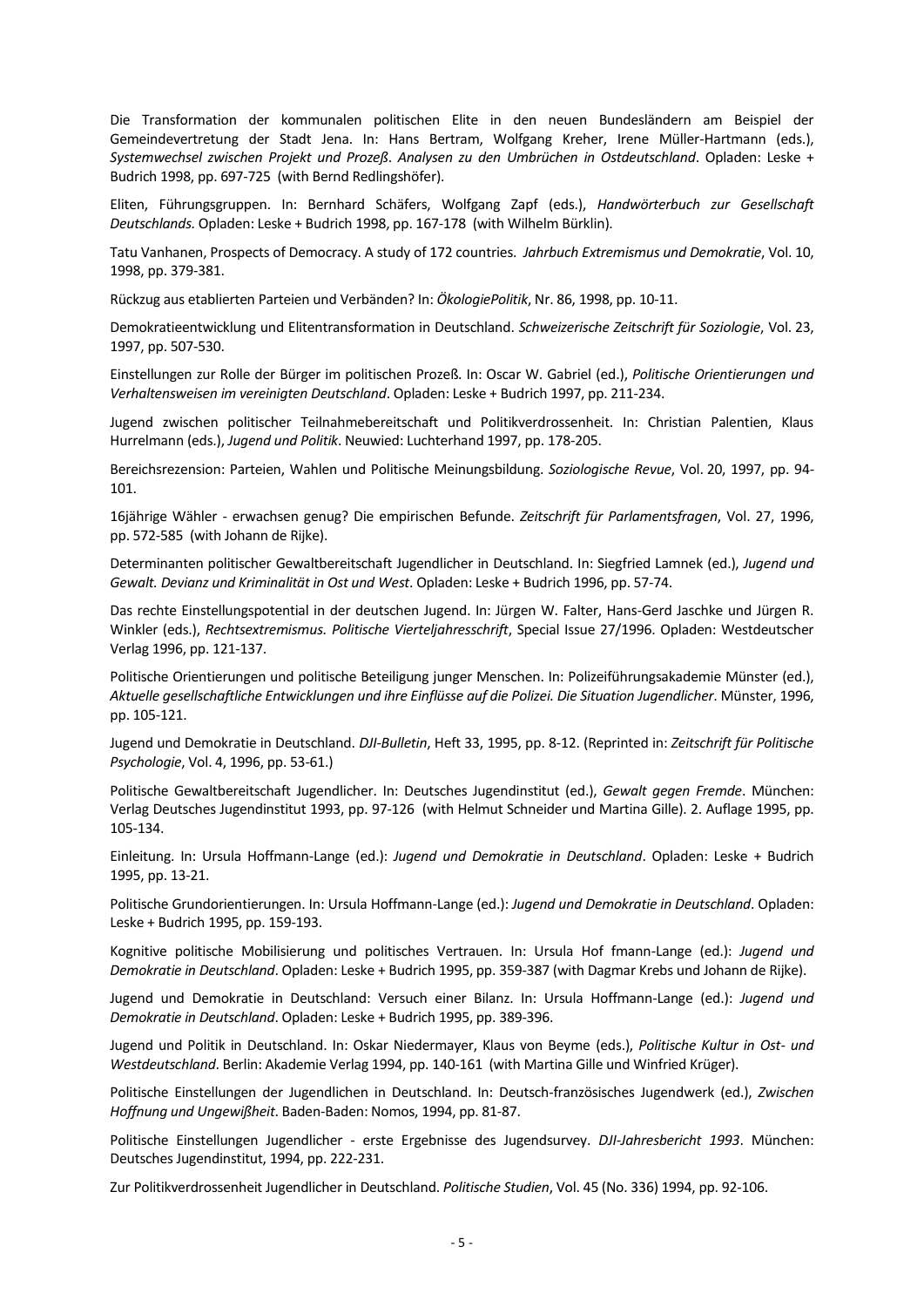Das Verhältnis von Jugend und Politik in Deutschland. *Aus Politik und Zeitgeschichte*, Heft B 19, 1993, pp. 3-12 (with Martina Gille und Helmut Schneider).

Gewaltbereitschaft und politische Orientierungen Jugendlicher. In: *Aggression und Gewalt*. Stuttgart: Kohlhammer 1993, pp. 115-135 (with Helmut Schneider).

Angleichung oder Stabilisierung geschlechtsspezifischer Muster? Unterschiede zwischen den Geschlechtern in der jungen Generation. In: *Frau und Mann zwischen Tradition und Emanzipation*. Stuttgart: Kohlhammer 1993, pp. 95- 118 (with Martina Gille, Sybille Ott und Helmut Schneider).

Stichwort "Jugend und Politik". In: Uwe Andersen, Wichard Woyke (eds.), *Handwörterbuch des politischen Systems*  der Bundesrepublik Deutschland. Opladen: Leske + Budrich 1993, pp. 221-225. (Several revised editions, 6<sup>th</sup> edition 2009, pp. 295-300, with Martina Gille).

Rechtsextreme Orientierung und Gewaltbereitschaft bei Jugendlichen. In: *Forum Politikunterricht*, Heft 2/93, 1993, pp. 19-28.

Jugend und Politik in Deutschland. In: *Jugendliche und politische Kultur. Wo steht der Nachwuchs unserer Demokratie?* Band 4 der Schriftenreihe Jugendpolitik der SPD. Bonn o.J. (1993), pp. 10-30 (with Martina Gille und Helmut Schneider).

Rechtsextremismus und Gewaltbereitschaft Jugendlicher in den neuen und den alten Bundesländern. In: *Forum Lehrerfortbildung*, Heft 22, 1993, pp. 43 - 52.

"Eliten". In: Manfred G. Schmidt (ed.), *Lexikon der Politik, Band 3: Die westlichen Länder*. München: C.H.Beck 1992, pp. 83-90."

Review Essay "Jugendsoziologie". *Kölner Zeitschrift für Soziologie und Sozialpsychologie*, Vol. 44, 1992, pp. 589-596.

Elite Integration in Stable Democracies: A Reconsideration. *European Sociological Review*, Vol. 7, 1991, pp. 35-53 (with John Higley, Charles Kadushin und Gwen Moore). *Nachdruck in*: Marvin E. Olsen, Martin N. Marger (eds.), 1992: *Power in Modern Societies.* Boulder (Co.): Westview Press.

Demokratieverständnis. In: Deutsches Jugendinstitut (ed.): Schüler an der Schwelle zur deutschen Einheit. Opladen: Leske + Budrich 1991, pp. 80-87.

Politische Zufriedenheit und die Legitiwithät des politischen System. In: Deutsches Jugendinstitut (ed.): Schüler an der Schwelle zur deutschen Einheit. Opladen: Leske + Budrich 1991, pp. 88-99

Kongruenzen in den politischen Einstellungen von Eliten und Be¬völkerung als Indikator für politische Repräsentation. In: Hans-Dieter Klingemann, Richard Stöss, Bernhard Weßels (eds.), Poli¬tische Klasse und politische Institutionen. Opladen: West¬deut¬scher Verlag 1991, pp. 275-289.

Eliten in der modernen Demokratie. In: *Eliten in der Bundesrepublik Deutschland*. Stuttgart: Kohlhammer 1990, pp. 11-27.

Wer gehört zur Machtelite der Bundesrepublik? In: *Eliten in der Bundesrepublik Deutschland*. Stuttgart: Kohlhammer 1990, pp. 164-178.

Wilhelm Bürklin, Wählerverhalten und Wertewandel. *Kölner Zeitschrift für Soziologie und Sozialpsychologie*, Vol. 42, 1990, pp. 175.

Das rechtsradikale Potential unter Jugendlichen in der Bundesrepublik. *DISKURS*, Heft 0, 1990, pp. 24-30 (with Christiane Eilders).

Positional Power and Political Influence in the Federal Republic of Germany. *European Journal of Political Research*, Vol. 17, 1989, pp. 51-76.

Eliten in der Bundesrepublik: Kartell der Angst, Machtelite oder verantwortliche Repräsentanten? In: Heinrich Best (ed.), *Politik und Milieu. Wahl- und Elitenforschung im historischen und interkulturellen Vergleich*. St. Katharinen: Scripta Mercaturae Verlag 1989, pp. 238-261. (*English publication*: West German Elites: Cartel of Anxiety, Power Elite, or Responsive Representatives? In: Ursula Hoffmann-Lange (ed.), *Social and Political Structures in West Germany*. Boulder: Westview Press 1991, pp. 81-104.)

Book Review: "Günter Endruweit, Elite und Entwicklung". *Kölner Zeitschrift für Soziologie und Sozialpsychologie*, Vol. 40, 1988, pp. 789-791.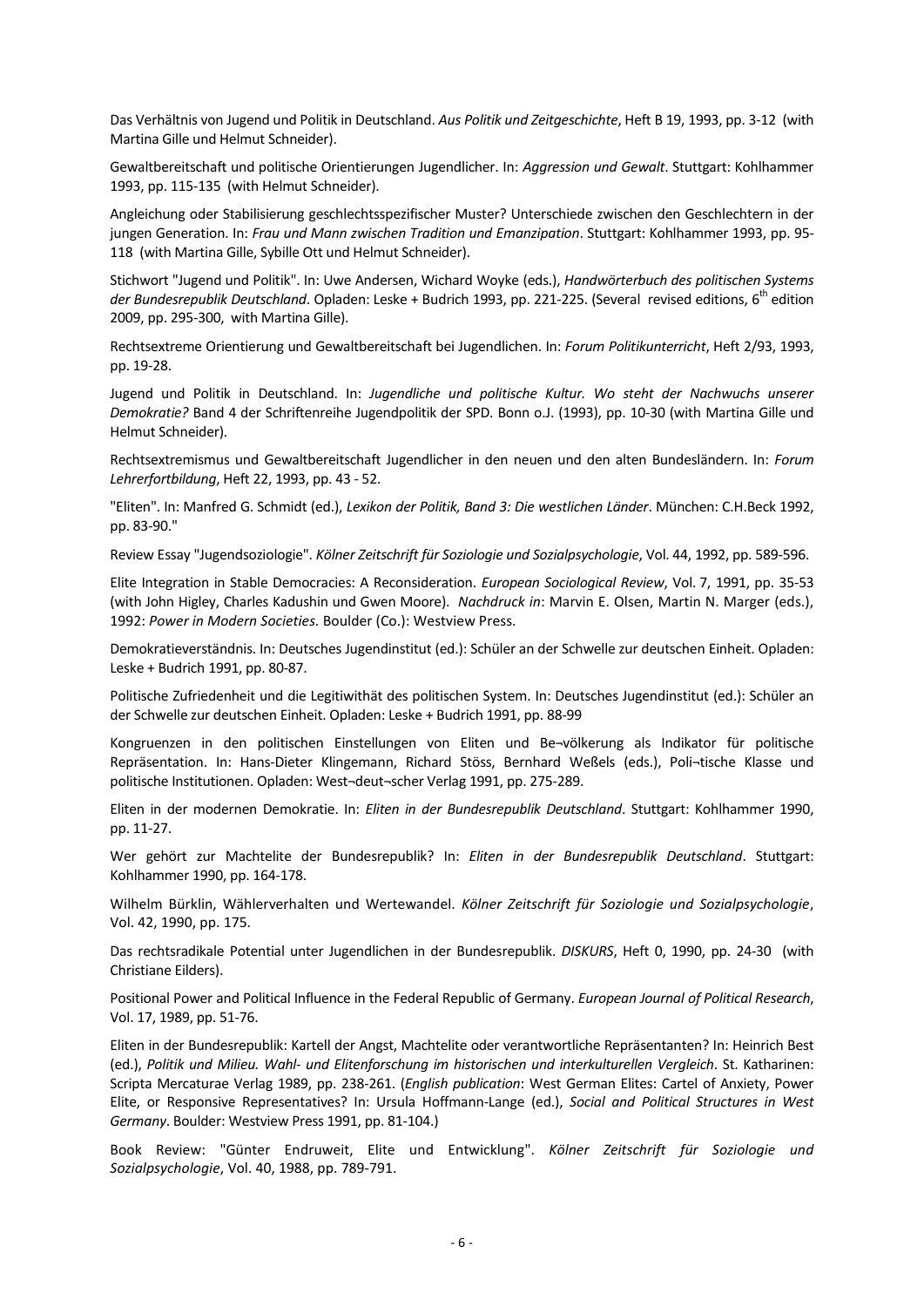Eliten als Hüter der Demokratie? Zur Akzeptanz demokratischer Institutionen und freiheitlicher Werte bei Eliten und Bevölkerung in der Bundesrepublik. In: Dirk Berg-Schlosser und Jakob Schissler (eds.), *Politische Kultur in Deutschland. Bilanz und Perspektiven der Forschung*. *Politische Vierteljahresschrift*, Special Issue 18, 1987. Opladen: Westdeutscher Verlag, 1987, pp. 378-91.

Surveying national elites in the Federal Republic of Germany. In: George Moyser und Margaret Wagstaffe (eds.), *Research Methods for Elite Studies.* London: Allen & Unwin, 1987, pp. 27-47.

Changing coalitional preferences among West German parties. In: Geoffrey Pridham (ed.), *Coalitional behavior in theory and practice*. Cambridge: Cambridge University Press, 1986, pp. 45-71.

Eliten und Demokratie in der Bundesrepublik. In: Max Kaase (ed.), *Politische Wissenschaft und politische Ordnung.* Opladen: Westdeutscher Verlag, 1986, pp. 318-38.

Eliten zwischen Alter und Neuer Politik. Konstanz und Wandel der Konfliktlinien in den Eliten der Bundesrepublik Deutschland. In: Hans-Dieter Klingemann und Max Kaase (eds.), *Wahlen und politischer Prozeß*. Opladen: Westdeutscher Verlag, 1986, pp. 108-50.

Aufstiegsbedingungen in die Eliten. In: Konrad Adam (ed.), *Kreativität und Leistung. Wege und Irrwege der Selbstverwirklichung*. Köln: Hanns Martin Schleyer-Stiftung, 1986, pp. 229-36.

Structural Prerequisites of Elite Integration in the Federal Republic of Germany. In: Gwen Moore (ed.), *Research in Politics and Society*, Vol. 1. Greenwich: JAI Press, 1985, pp. 45-96.

George Lowell Field und John Higley, Eliten und Liberalismus. *Kölner Zeitschrift für Soziologie und Sozialpsychologie*, Vol. 37, 1985, pp. 161-162.

Katholiken und Protestanten in der deutschen Führungsschicht. In: *Konfession - eine Nebensache?* Stuttgart: Kohlhammer, 1984, pp. 74-93.

Ausgewählte statistische Daten über den Widerstand in Mannheim. In: Erich Matthias und Hermann Weber (eds.), *Widerstand gegen den Nationalsozialismus in Mannheim*. Mannheim: edition quadrat, 1984, pp. 511-517.

Die Struktur der Führungselite in der Bundesrepublik. *Mitteilungen der Gesellschaft der Freunde der Universität Mannheim*, Heft 2, Vol. 33, 1984, pp. 45-52 (with Gunter Wolf).

Eliteforschung in der Bundesrepublik Deutschland. *aus politik und zeitgeschichte*, Heft B 47, 1983, pp. 11-25.

Neuere empirische und theoretische Literatur über nationale Eliten. Sammelrezension. *PVS-Literatur*, Vol. 24 (1), 1983, pp. 52-56.

Die Befragung von Eliten in der Bundesrepublik Deutschland. *ZUMANACHRICHTEN* #10, 1982, pp. 35-53 (with Albrecht Kutteroff und Gunter Wolf).

Zur Messung nationaler Machtstrukturen with Hilfe von Netzwerkanalysen. In: Werner Schulte (ed.), *Soziologie in der Gesellschaft*. Bremen: Universität Bremen, 1981, pp. 717-724 (with Gunter Wolf).

Eliten. In: Martin Greiffenhagen, Sylvia Greiffenhagen und Rainer Prätorius (eds.), *Handwörterbuch zur politischen Kultur der Bundesrepublik Deutschland*. Opladen: Westdeutscher Verlag, 1981, pp. 138-41. (2nd edition 2002, pp. 96-102).

Sozialliberale und konservative Vorstellungen in der FDP. In: Lothar Albertin (ed.), *Politischer Liberalismus in der Bundesrepublik*. Göttingen: Vandenhoeck & Ruprecht, 1980, pp. 169-94.

Einige Probleme bei der Anwendung der I-E-Skala (Interne/Externe Kontrollerwartung). *ZUMANACHRICHTEN* #5, 1979, pp. 4-32 (with Peter Schmidt).

Geschlossene Gesellschaft. Berufliche Mobilität und politisches Bewußtsein der Medienelite. In: Hans Mathias Kepplinger (ed.), *Angepaßte Außenseiter. Was Journalisten denken und wie sie arbeiten*. Freiburg: Karl Alber, 1979, pp. 44-75 (with Klaus Schönbach).

Mannheimer Mietspiegel '77. *Beiträge zur Statistik der Stadt Mannheim*, Heft 77, 1977.